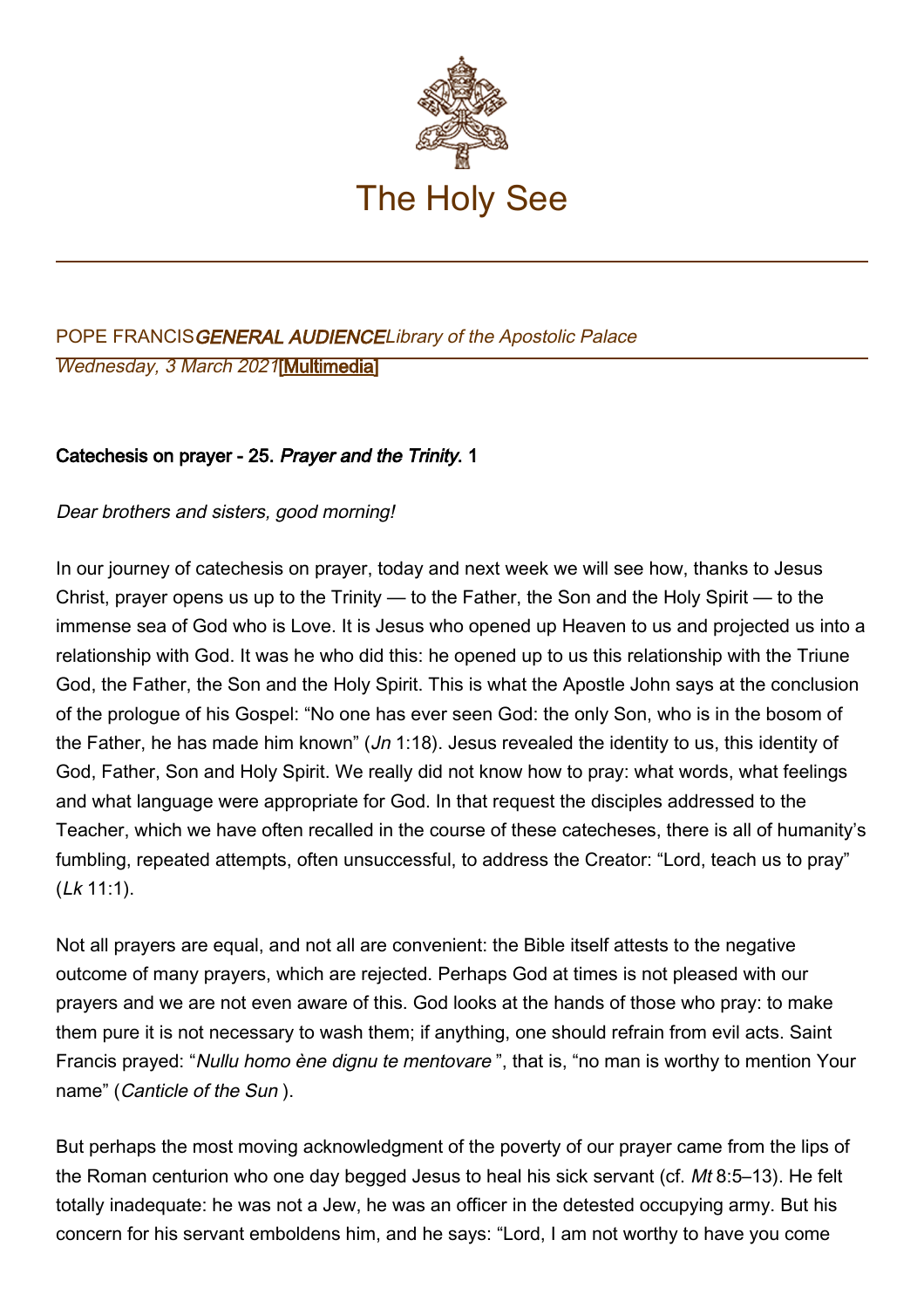under my roof; but only say the word, and my servant will be healed" (v. 8). It is the phrase we also repeat in every Eucharistic liturgy. To dialogue with God is a grace: we are not worthy of it, we have no rights to claim, we "limp" with every word and every thought... But Jesus is the door that opens us to this dialogue with God.

Why should humanity be loved by God? There are no obvious reasons, there is no proportion.... So much so that most mythologies do not contemplate the possibility of a god who cares about human affairs; on the contrary, they are considered bothersome and boring, entirely negligible. Let us remember God's phrase to his people, repeated in Deuteronomy: "For what great nation is there that has a god so near to it as the Lord our God is to us?". This closeness of God is the revelation! Some philosophers say that God can only think of himself. If anything, it is we humans who try to persuade the deity and be pleasing to his eyes. Hence the duty of "religion", with the procession of sacrifices and devotions to be offered continuously to ingratiate ourselves with a mute God, an indifferent God. There is no dialogue. It was only Jesus, it was only the revelation of God to Moses before Jesus, when God introduced himself; it was only the Bible that opened us up to the path of dialogue with God. Let us remember: "What great nation is there that has a god so near to it as ours?"; this closeness of God that opens us up to dialogue with him.

A God who loves humanity: we would never have had the courage to believe in him, had we not known Jesus. The knowledge of Jesus made us understand this, it revealed this to us. It is the scandal that we find inscribed in the parable of the merciful father, or in that of the shepherd who goes in search of the lost sheep (cf. Lk 15). We would not have been able to conceive or even comprehend such stories if we had not encountered Jesus. What God is prepared to die for people? What God loves always and patiently, without demanding to be loved in return? What God accepts the tremendous lack of gratitude of a son who asks for his inheritance in advance and leaves home, squandering ev-ery-thing? (cf. Lk 15:12–13).

It is Jesus who reveals God's heart. Thus Jesus tells us through his life the extent to which God is Father. Tam Pater nemo : No one is Father as he is. The paternity that is closeness, compassion and tenderness. Let us not forget these three words, that are God's style: closeness, compassion and tenderness. It is his way of expressing his paternity towards us. It is difficult for us to imagine from afar the love with which the most Holy Trinity is filled, and the depth of the reciprocal benevolence that exists between Father, Son and Holy Spirit. Eastern icons offer us a glimpse of this mystery that is the origin and joy of the whole universe.

Above all, it was beyond us to believe that this divine love would expand, landing on our human shore: we are the recipients of a love that has no equal on earth. The Catechism explains: "The sacred humanity of Jesus is therefore the way by which the Holy Spirit teaches us to pray to God our Father" (no. 2664). And this is the grace of our faith. We really could not have hoped for a higher vocation: the humanity of Jesus — God made himself close in Jesus — made available to us the very life of the Trinity; he opened, he threw wide open this door of the mystery of the love of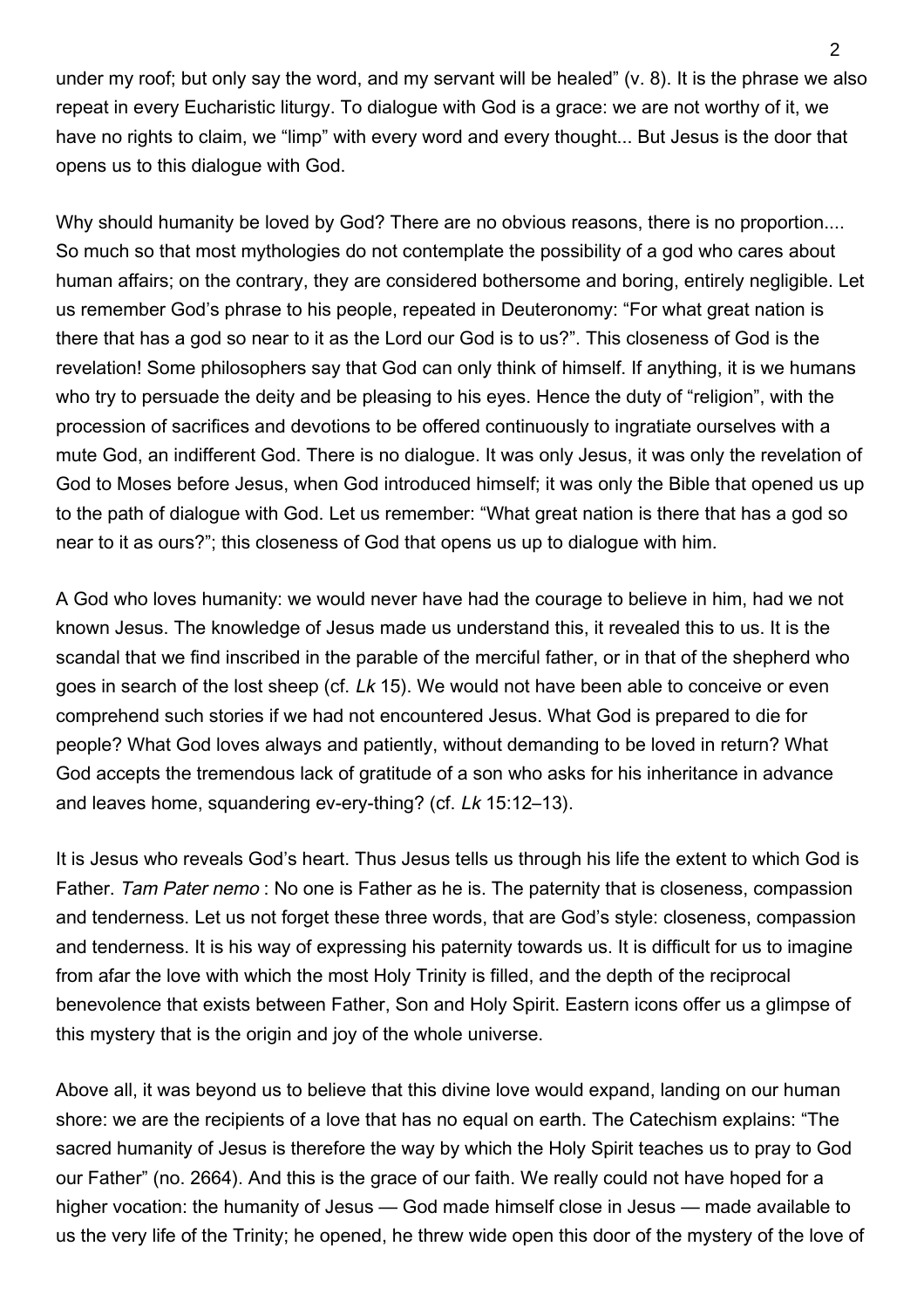### Special Greetings

I cordially greet the English-speaking faithful. May our Lenten journey bring us to the joy of Easter with hearts purified and renewed by the grace of the Holy Spirit. Upon you and your families I invoke the joy and peace of our Lord Jesus Christ. God bless you!

Lastly, as usual, my thoughts turn to the elderly, to young people, to the sick and to newlyweds. May you know how to discover in the mystery of God, who gives himself for the salvation of all, the strength to face difficult moments. I offer my blessing to everyone.

#### APPEALS

Sad news of bloody clashes and loss of life continue to arrive from Myanmar. I would like to draw the attention of the authorities involved so that dialogue may prevail over repression and harmony over discord. I also appeal to the international community to ensure that the aspirations of the people of Myanmar are not stifled by violence. May the young people of that beloved land be granted the hope of a future where hatred and injustice make way for encounter and reconciliation. Finally, I repeat the wish I expressed a month ago: that the path towards democracy taken in recent years by Myanmar may be resumed through the concrete gesture of the release of the various political leaders imprisoned (cf. [Address to the Diplomatic Corps](http://www.vatican.va/content/francesco/en/speeches/2021/february/documents/papa-francesco_20210208_corpo-diplomatico.html), 8 February 2021).

[The day after tomorrow, God willing, I will go to Iraq](http://www.vatican.va/content/francesco/en/travels/2021/outside/documents/papa-francesco-iraq-2021.html) for a three-day pilgrimage. For a long time I have wanted to meet those people who have suffered so much; to meet that martyred Church in the land of Abraham. Together with the other religious leaders, we shall also take another step forward in fraternity among believers. I ask you to accompany this apostolic journey with your prayers, so that it may unfold in the best possible way and bear the hoped-for fruits. The Iraqi people are waiting for us; they also awaited [Saint John Paul II](http://www.vatican.va/content/john-paul-ii/en.html), who was not permitted to go. One cannot disappoint a people for the second time. Let us pray that this journey will be a good one.

### Summary of the Holy Father's words:

Dear Brothers and Sisters, in our continuing catechesis on prayer, we now consider how our prayer leads us into the life of the Holy Trinity, into the eternal mystery of God's love, which is the source and joy of the entire universe. Jesus himself revealed this path for us by taking on our flesh and revealing the Father's infinite love. By his paschal mystery, he opened for us the gates of